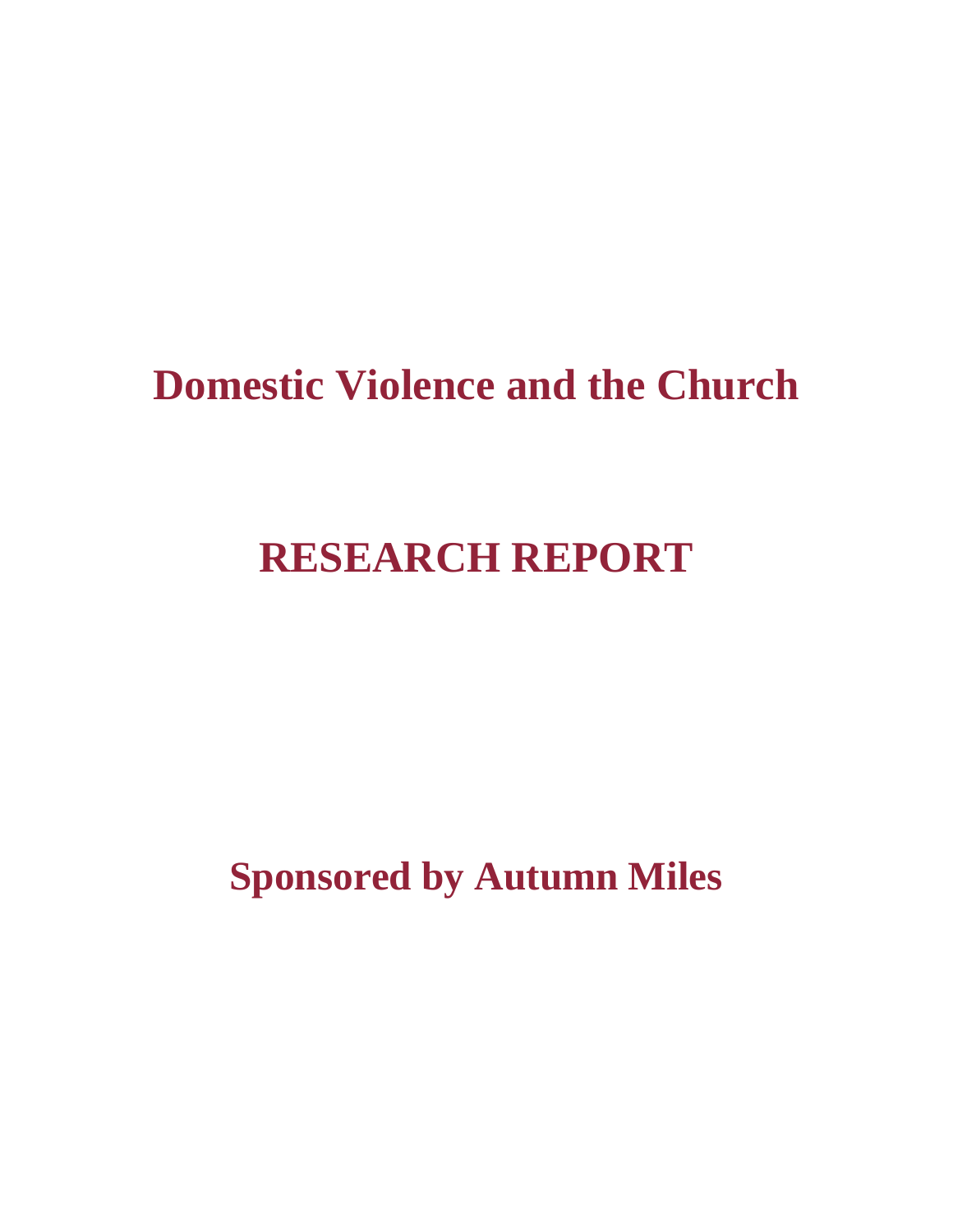## **Table of Contents**

|                              | Page |
|------------------------------|------|
| <b>Executive Summary</b>     |      |
| Methodology                  |      |
| <b>Quantitative Findings</b> |      |

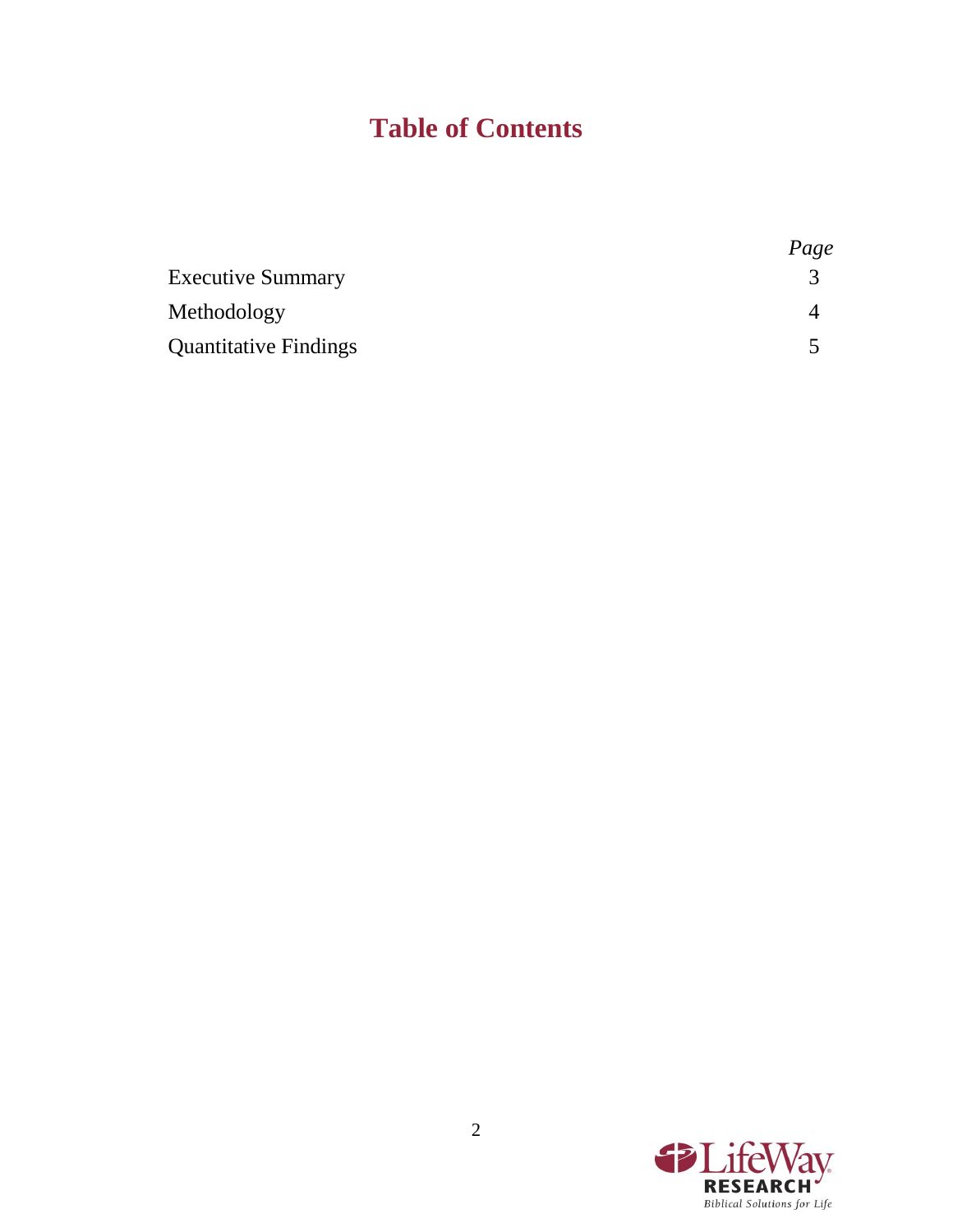## **Executive Summary**

Domestic violence within Protestant churches is not uncommon. Yet only half of all churches have a plan in place for how to respond if someone shares they are experiencing domestic violence.

- 37% of Protestant pastors are aware of an adult in their church who experienced domestic or sexual violence in the last 3 years.
- Half of Protestant churches (52%) have a specific plan or procedures in place for how to respond if someone shares that they are experiencing domestic violence.

While half of churches have not thought through how they will respond, most have some resources in place that can be put into action if they learn of someone experiencing domestic violence.

- The most common specific resource churches have in place to offer someone experiencing domestic violence is a referral list with professional counselors trained in domestic violence (76%).
- 64% of churches have finances in place to assist someone experiencing domestic violence.
- 61% of churches have a safe place to stay in place to assist someone experiencing domestic violence.
- 53% of churches have a referral list for legal help in place to assist someone experiencing domestic violence.
- 49% of churches have someone in the church who has experienced domestic violence that they can talk to in place to assist someone experiencing domestic violence.
- 89% of pastors agree their church regularly communicates that specific behaviors related to domestic violence are not OK.

Pastors were asked for their response if someone from their congregation files for divorce and cites domestic violence as the reason. Very few pastors say divorce is not an option when domestic violence is present. Most pastors are prepared to believe accusations of domestic violence or to investigate if it is present when this is cited as a reason for divorce.

- If a member of their congregation filed for divorce citing domestic violence as the reason, pastors are more likely to believe that domestic violence is really present (56%) than believe it is not present (1%).
- 60% would investigate whether domestic violence is really present.
- Pastors are much more likely to say divorce may be the best option (59%) than to say they should never divorce (3%)

Almost all pastors agree (98%) that a person experiencing domestic violence would find their church to be a safe haven.

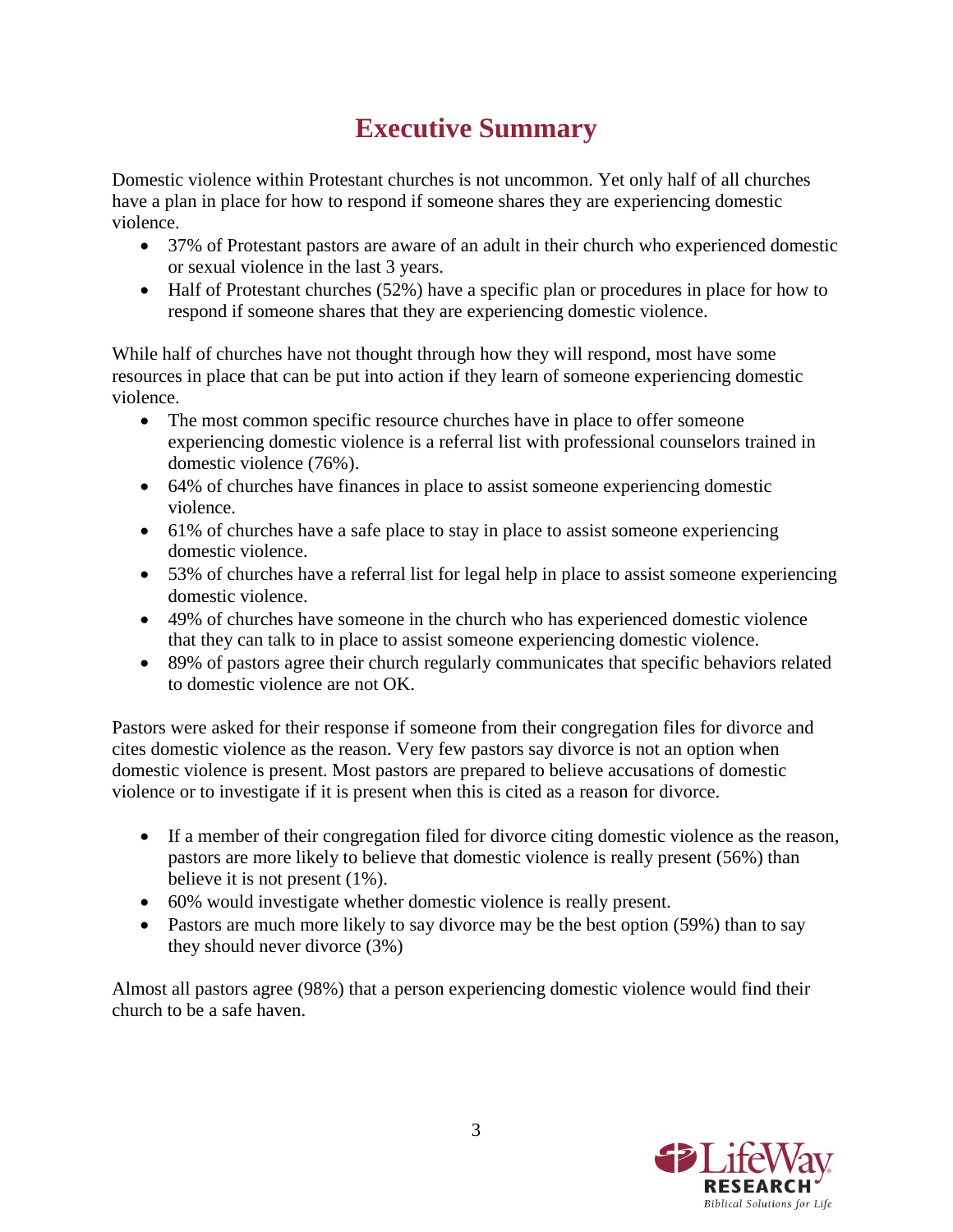### **Methodology**

The Domestic Violence and the Church research study was sponsored by Autumn Miles.

LifeWay Research conducted the phone survey of American Protestant pastors August 22 – September 16, 2016. The calling list was a stratified random sample, drawn from a list of all Protestant churches. Quotas were in place for church size. Responses were weighted by region to more accurately reflect the population. The completed sample size is 1,000 surveys. The sample provides 95% confidence that the sampling error does not exceed  $\pm$ 3.2%. Margins of error are higher in sub-groups.

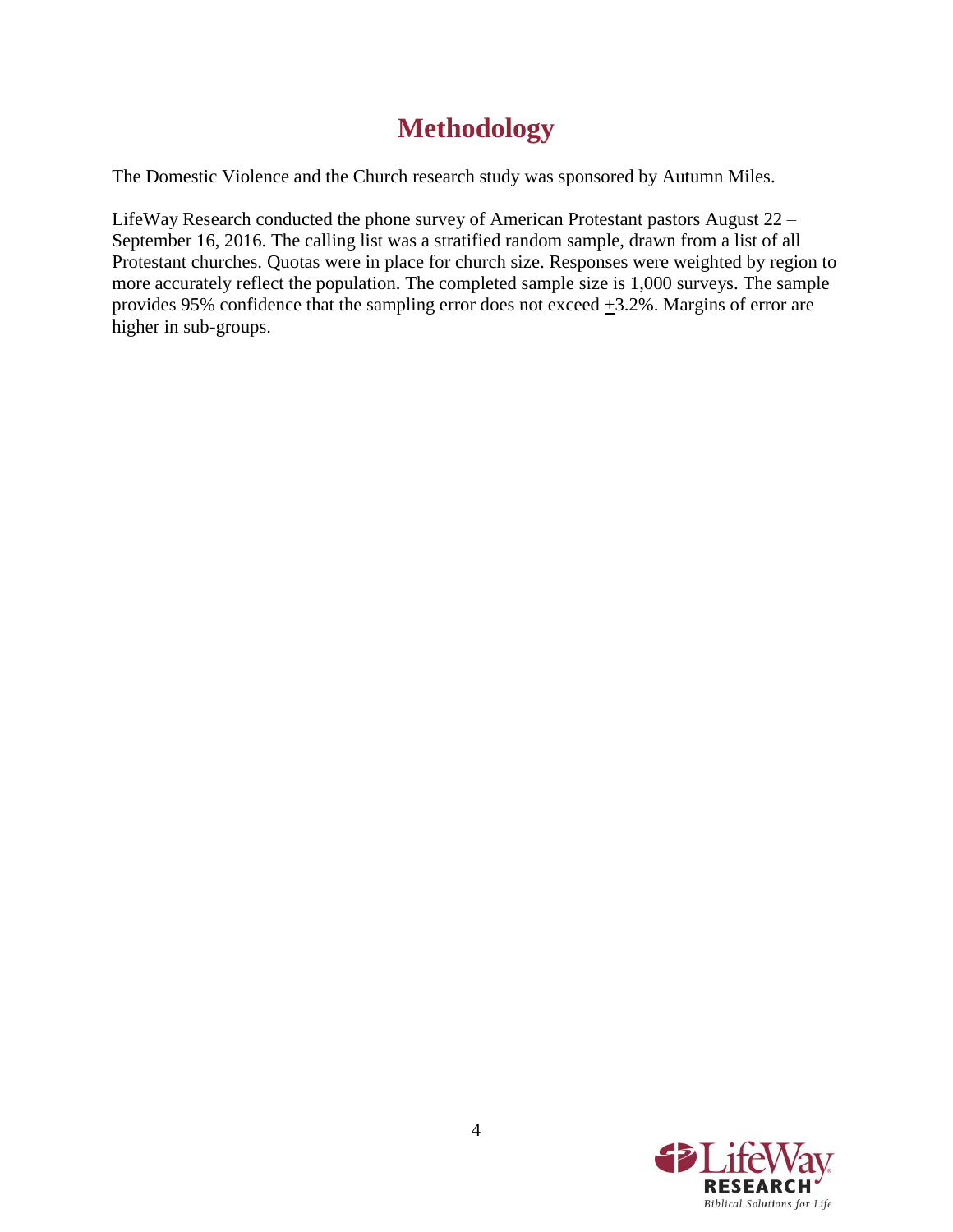### **Quantitative Findings**



Pastors age 55-64 (90%) are more likely to Strongly Agree than those 18-44 (85%) and 45-54 (83%).



Pastors of churches with attendance of  $250+ (93%)$  are more likely to Agree than those with attendance of 50-99 (86%).



Pastors of churches with attendance of 250+ (65%) are most likely to select "Yes," followed by those with attendance 100-249 (43%), then 50-99 (31%), then 0-49 (20%). Pastors age 55-64  $(42\%)$  are more likely to select "Yes" than those  $65+(31\%).$ 

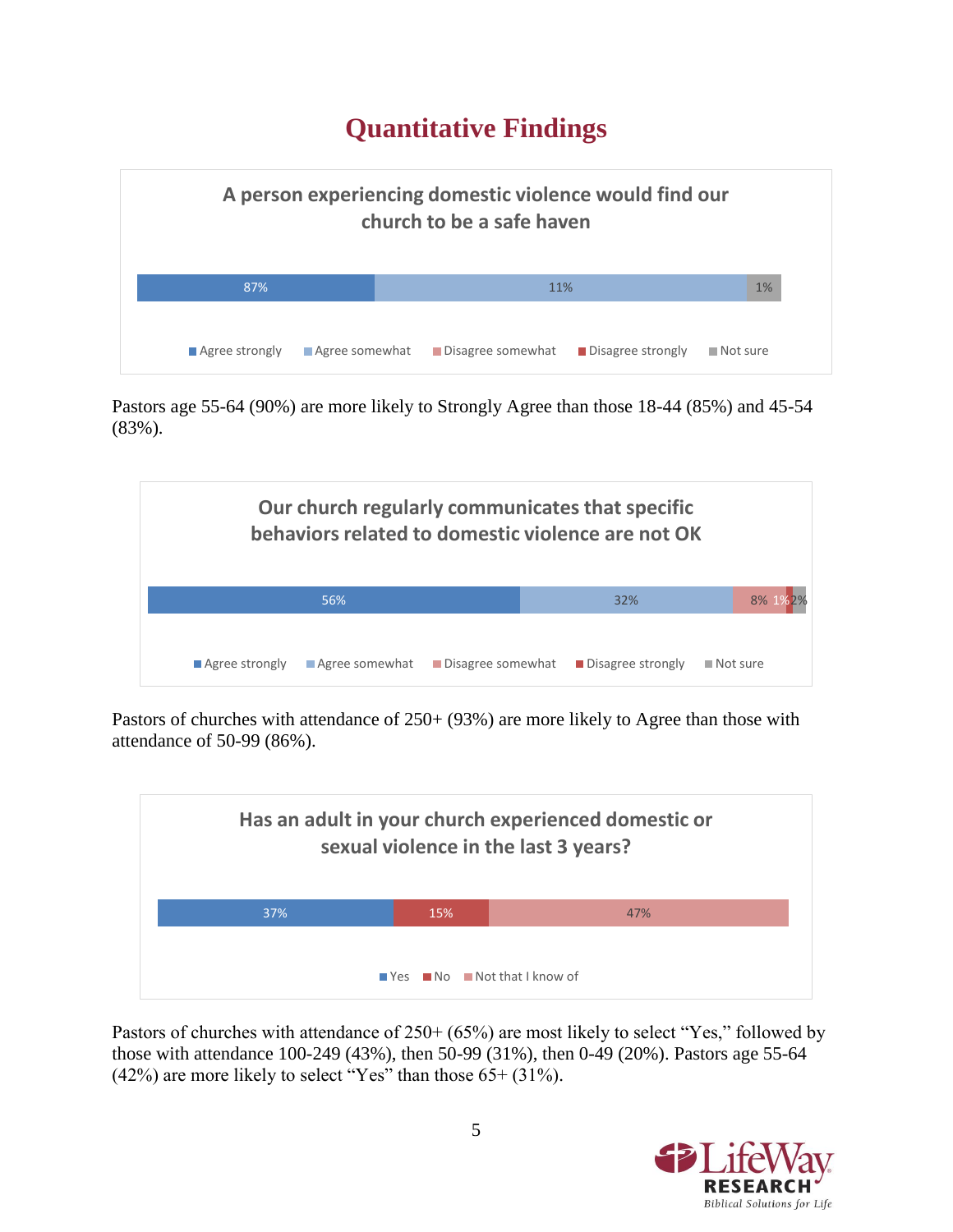### **If someone in your congregation files for divorce and cites domestic violence as the reason, what would your response likely be? (Select all that apply)**

| To investigate whether domestic violence is really present | 60% |
|------------------------------------------------------------|-----|
| To believe divorce may be the best decision                | 59% |
| To believe domestic violence is really present             | 56% |
| To believe they should never divorce                       | 3%  |
| To believe that domestic violence is not really present    | 1%  |
| Not sure                                                   | 5%  |

Among those who would investigate whether domestic violence is really present, 55% also indicate they believe domestic violence is really present.

#### **To believe domestic violence is really present**

Pastors age 18-44 are the most likely to select (65%). Pastors age 55-64 (57%) are more likely to select than Pastors age 65+ (46%). White pastors (58%) are more likely to select than African-American pastors (41%).

#### **To investigate whether domestic violence is really present**

Evangelical pastors (68%) are more likely to select than Mainline pastors (46%).

#### **To believe they should never divorce**

Pastors age 18-44 (6%) are more likely to select than those 45-54 (2%) and 55-64 (2%). Pastors of Other Ethnicities (9%) are more likely to select than White pastors (3%).

#### **To believe divorce may be the best decision**

Pastors age 55-64 (63%) are more likely to select than those 18-44 (53%). Mainline pastors (72%) are more likely to select than Evangelical pastors (55%).



Pastors of churches with attendance of 250+ are the most likely to select "Yes" (73%). Pastors of Other Ethnicities (67%) are more likely to select "Yes" than White pastors (51%).